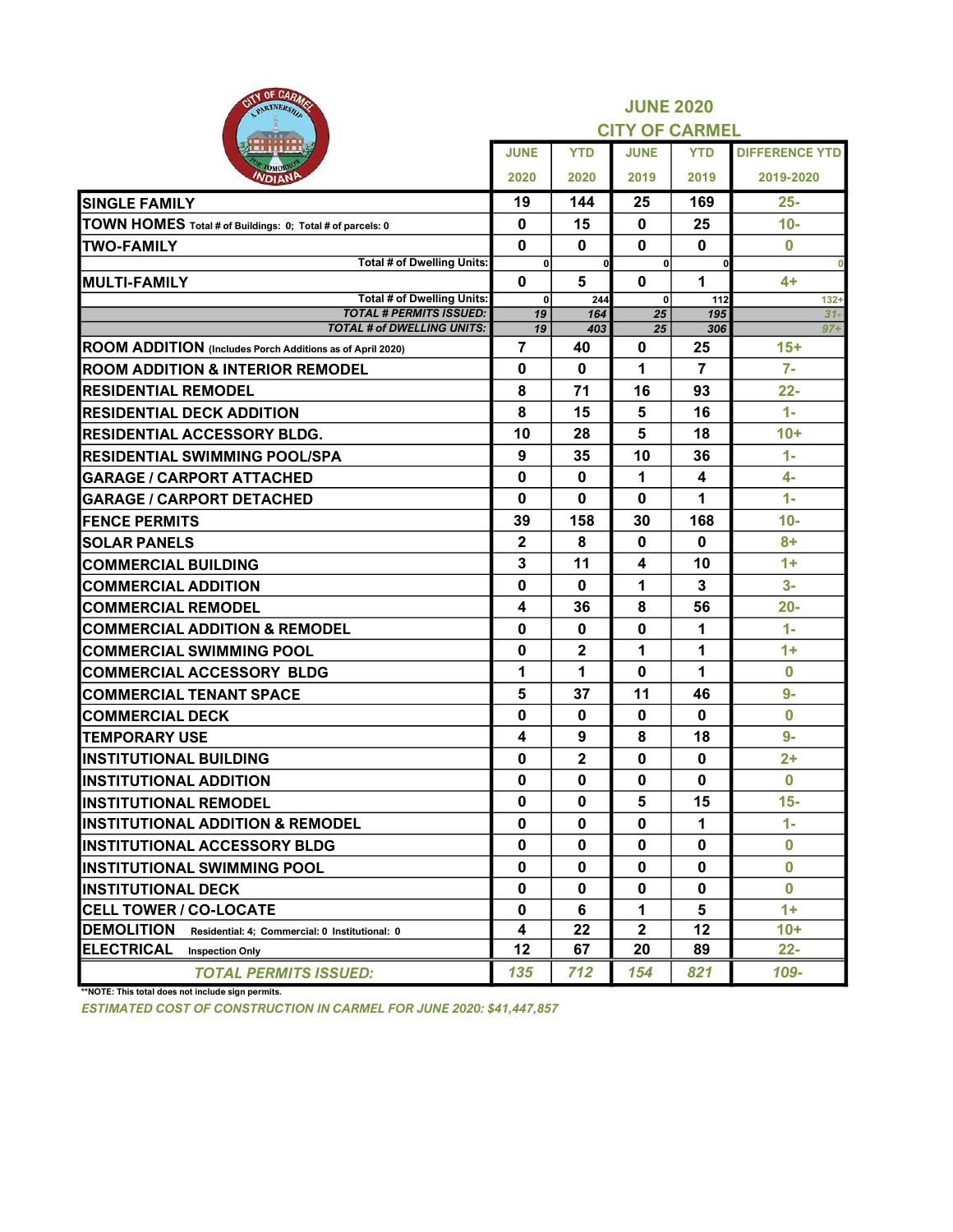

# D.O.C.S. BUILDING PERMIT ACTIVITY JUNE 2020

COMMERCIAL, INSTITUTIONAL, & MULTI-FAMILY - NEW STRUCTURES, ACCESSORY BUILDINGS, ADDITIONS, TENANT FINISHES, REMODELS, POOLS, DECKS (Institutional includes churches, schools & public libraries)

Type of Construction Total Permits Issued

# PERMITS ISSUED

### COMMERCIAL TENANT FINISH / REMODEL:…………..…….……...……............................................................7

- Pivot Energy Solar Panels, 3750 Bauer Dr. W.
- Tom Wood Collision Center, 9727 Bauer Dr. W.
- First Merchants Bank, 10333 N. Meridian St.
- Congressional Flex Space, 805 City Center Dr.
- Lauth Corporate Office, 10 W. Carmel Dr.
- Foster and Pike, 10333 N. Meridian St.
- Forever Gallery, 858 S. Rangeline Rd.

# COMMERCIAL CERTIFICATES OF OCCUPANCY ISSUED

## COMMERCIAL TENANT FINISH / REMODEL:……………..…….………………………........................................8

- Wild Birds Unlimited, 11711 N. College Ave. #146
- Ritz Charles, 12156 N. Meridian St.
- Holder Mattress, 200 S. Rangeline Rd.
- Prime 47, 14300 Clay Terrace Blvd. #155
- Dry Goods, 14405 Clay Terrace Blvd. #105
- Ascension Health, 11711 N. College Ave. #140
- $\bullet$  C-Biz, 800 E. 96<sup>th</sup> St. #200 & #300
- Hampton Inn, 12197 N. Meridian St.

# D.O.C.S. BUILDING & SIGN ACTIVITY BY YEAR

|                                              | <b>JUNE 2020</b> | <b>JUNE 2019</b> | <b>JUNE 2018</b> | <b>JUNE 2017</b> | <b>JUNE 2016</b> |
|----------------------------------------------|------------------|------------------|------------------|------------------|------------------|
| <b>TOTAL BUILDING PERMITS ISSUED:</b>        | 138              | 154              | 175              | 215              | 126              |
| <b>TOTAL FENCE PERMITS ISSUED:</b>           | 39               | 30               | 43               | 31               | --               |
| <b>TOTAL SIGN PERMITS:</b>                   | 26               | 37               | 17               | 23               | 36               |
| <b>TOTAL PUBLIC EVENT BANNERS:</b>           | 2                | 5                |                  | 6                | 11               |
| <b>BUILDING INSPECTIONS PERFORMED:</b>       | 441              | 679              | 674              | 628              | 552              |
| <b>BUILDING PLAN REVIEWS:</b>                | 92               | 108              | 100              | 152              | 101              |
| <b>PUBLIC REQUEST FOR INFORMATION (RFI):</b> | 106              | 29               | 62               | 90               | 85               |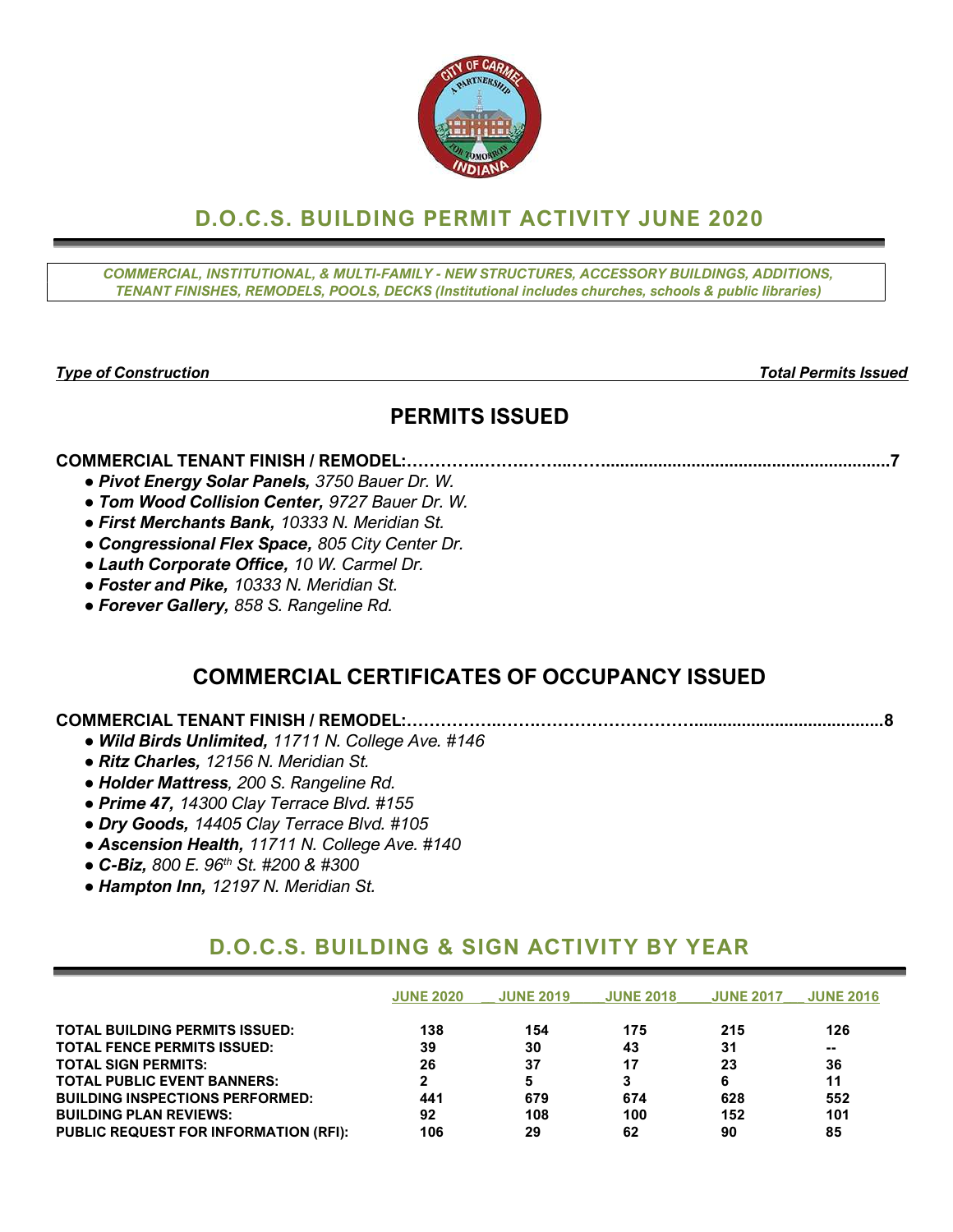#### CODE ENFORCEMENT TASK REPORT SUMMARY FOR JUNE 2020

| <b>COMPLAINTS RECEIVED</b> | <b>TOTAL:</b> | <b>INSPECTION STATISTICS</b> |             | <b>TOTAL:</b> |  |  |
|----------------------------|---------------|------------------------------|-------------|---------------|--|--|
| <b>EMAIL</b>               | 12            | <b>NEW CASES</b>             |             | 108           |  |  |
| "MY CARMEL" APP            | 13            | INITIAL INSPECTIONS          |             | 105           |  |  |
| <b>PHONE</b>               | 16            | ABATEMENT                    |             | 6             |  |  |
| <b>REFERRAL</b>            | 2             | INITIAL VIOLATION NOTICE     |             | 49            |  |  |
| <b>STAFF</b>               | 65            | <b>RE-INSPECTIONS</b>        |             | 346           |  |  |
| <b>WALK-IN</b>             | 0             | CLOSED CASES                 |             | 168           |  |  |
| <b>INSPECTIONS BY AREA</b> | <b>WEST</b>   | <b>CENTRAL</b>               | <b>EAST</b> | <b>TOTAL:</b> |  |  |
| <b>NEW CASES</b>           | 16            | 59                           | 33          | 108           |  |  |
| <b>INITIAL INSPECTIONS</b> | 16            | 58                           | 31          | 105           |  |  |
| <b>RE-INSPECTIONS</b>      | 45            | 141                          | 160         | 346           |  |  |
| <b>CLOSED CASES</b>        | ⇁             | 87                           | 74          | 168           |  |  |

CODE ENFORCEMENT MONTHLY REPORT FOR JUNE 2020

| <b>TYPE OF COMPLAINT/VIOLATION</b> | <b>NEW CASES</b> | <b>TYPE OF COMPLAINT/VIOLATION</b> | <b>NEW CASES</b> |
|------------------------------------|------------------|------------------------------------|------------------|
| <b>BUILDING CODE VIOLATIONS</b>    |                  | PROPERTY MAINTENANCE               | 6                |
| <b>COMMERCIAL VEHICLE</b>          |                  | RECREATIONAL VEHICLE               |                  |
| <b>DUMPSTER</b>                    | 0                | RIGHT-OF-WAY OBSTRUCTION           | 2                |
| <b>FARM ANIMALS</b>                |                  | <b>SIDEWALK</b>                    | 0                |
| <b>FENCE VIOLATION</b>             | 2                | <b>SIGNS</b>                       | 49               |
| <b>GRASS OR WEEDS</b>              | 40               | <b>TRASH/DEBRIS</b>                | 17               |
| <b>HOME OCCUPATION</b>             | 0                | UNSAFE BUILDING                    | 0                |
| NOISE REGULATIONS                  | 0                | <b>JUNK VEHICLE</b>                | 4                |
| OPEN AND ABANDONED                 | $\Omega$         | ZONING USE VIOLATIONS              | 0                |
| <b>OUTDOOR STORAGE</b>             | 27               | SNOW AND ICE REMOVAL               | 0                |
| PARKING IN LAWN/GREENBELT          | 14               | <b>OTHER</b>                       | 12               |
|                                    |                  | <b>TOTAL</b>                       | 184              |

FORECLO SURE MONITORING SUMMARY FOR JUNE 2020

|                               |                            | <b>COMPLAINTS RECEIVED</b> |                | <b>TOTAL:</b> |               |
|-------------------------------|----------------------------|----------------------------|----------------|---------------|---------------|
|                               | <b>NEW CASES</b>           |                            |                |               |               |
|                               | <b>INITIAL INSPECTIONS</b> |                            |                |               |               |
|                               | <b>ABATEMENT</b>           |                            |                |               |               |
|                               |                            | INITIAL VIOLATION NOTICE   |                | 0             |               |
|                               | <b>RE-INSPECTIONS</b>      |                            |                | 14            |               |
|                               | <b>CLOSED CASES</b>        |                            |                | 2             |               |
|                               |                            |                            |                |               |               |
| <b>FORECLOSURE STATISTICS</b> |                            | <b>WEST</b>                | <b>CENTRAL</b> | <b>EAST</b>   | <b>TOTAL:</b> |
| <b>NEW CASES</b>              |                            | 0                          | ი              | N             |               |
| <b>INITIAL INSPECTIONS</b>    |                            | O                          |                |               | 0             |
| <b>RE-INSPECTIONS</b>         |                            | 6                          | 6              | 14            |               |
| <b>CLOSED CASES</b>           |                            |                            |                |               |               |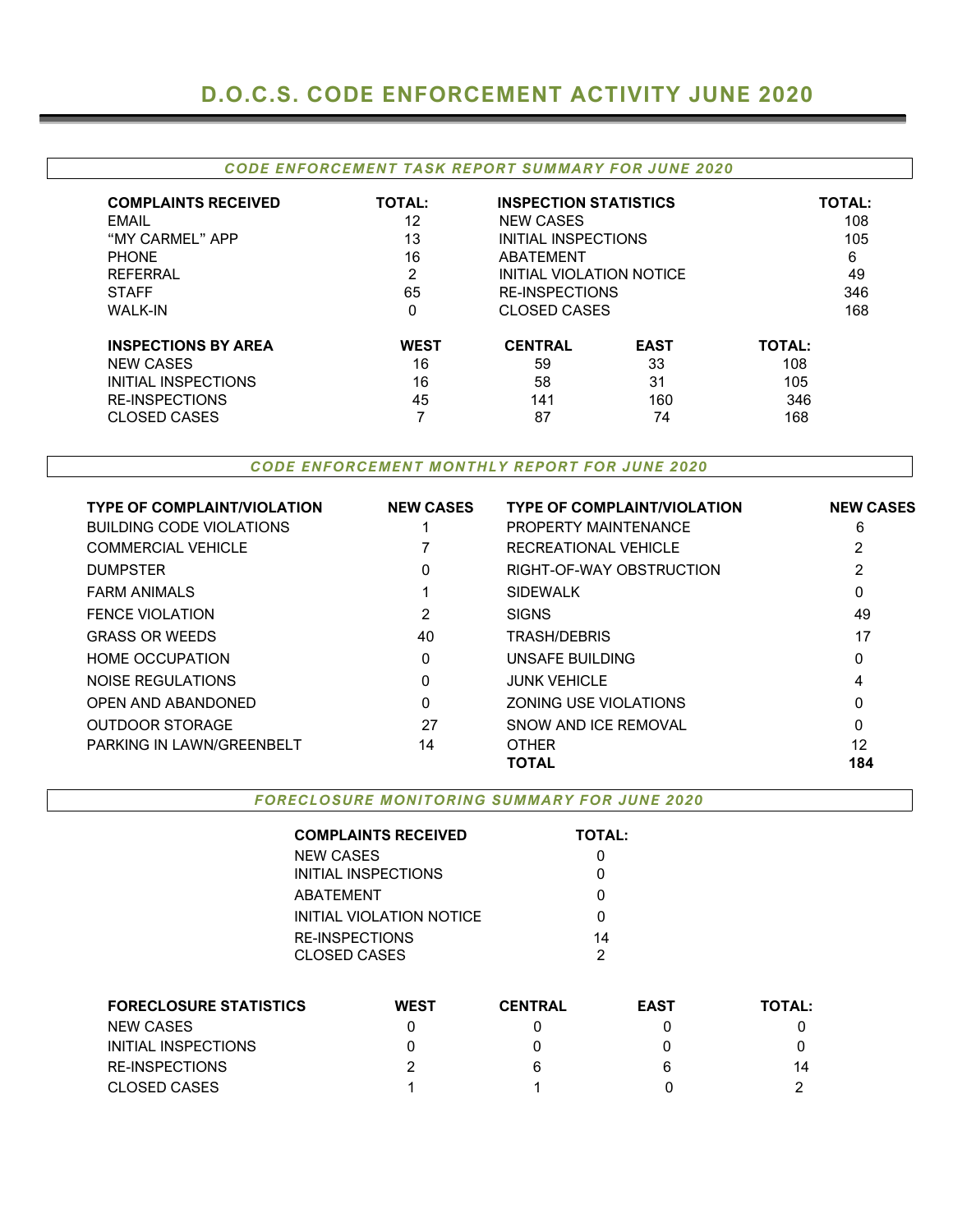## DEPARTMENT OF COMMUNITY SERVICES INCOME REPORT JUNE 1-30, 2020



| <b>TRANSACTION TYPE:</b>                                                     | <b>TRANSACTIONS:</b> | <b>AMOUNT:</b>                 |
|------------------------------------------------------------------------------|----------------------|--------------------------------|
| BUILDING PERMITS: [Includes the fee for full Certificate of Occupancy (C/O)] | 91                   | \$<br>136,604.77               |
| <b>DEMOLITION PERMITS:</b>                                                   | 4                    | \$<br>843.00                   |
| <b>LATE FEES:</b>                                                            | 0                    | \$                             |
| RE-INSPECTION, ADDITIONAL INSPECTION, AND/OR TEMPORARY C/O:                  | 11                   | \$<br>1,315.50                 |
| PLAN AMENDMENT: (Commercial / Institutional)                                 | 1                    | \$<br>371.00                   |
| <b>PLAN AMENDMENT: (Residential)</b>                                         | 1                    | \$<br>180.00                   |
| <b>SPECIAL EVENT PERMITS:</b>                                                | 0                    | \$                             |
| <b>TEMPORARY USE PERMITS/EXTENSIONS:</b>                                     | 4                    | \$<br>1,484.00                 |
| <b>APPEALS:</b>                                                              | 0                    | \$                             |
| <b>FENCE PERMITS:</b>                                                        | 36                   | \$<br>1,955.00                 |
| FENCE LIABILITY WAIVER: (Paid to Hamilton County)                            | 28                   | \$<br>812.00                   |
| <b>ABATEMENT:</b>                                                            | $\Omega$             | \$                             |
| <b>ADLS:</b>                                                                 | $\overline{2}$       | \$<br>2,256.00                 |
| <b>ADLS AMENDMENT:</b>                                                       | 0                    | \$                             |
| <b>COMMITMENT AMENDMENT:</b>                                                 | $\mathbf 0$          | \$                             |
| <b>DEVELOPMENT PLAN:</b>                                                     | 2                    | \$<br>2,566.17                 |
| DEVELOPMENT PLAN AMENDMENT:                                                  | 0                    | \$                             |
| <b>HPR REVIEW:</b>                                                           | 0                    | \$<br>$\overline{\phantom{a}}$ |
| <b>ORDINANCE AMENDMENT:</b>                                                  | 0                    | \$<br>$\overline{\phantom{0}}$ |
| <b>PLAT VACATE:</b>                                                          | 0                    | \$<br>$\overline{\phantom{a}}$ |
| <b>PRIMARY PLAT:</b>                                                         | 0                    | \$                             |
| <b>PRIMARY PLAT AMENDMENT:</b>                                               | 1                    | \$<br>664.00                   |
| <b>PUD ORDINANCES:</b>                                                       | 0                    | \$                             |
| <b>REZONE:</b>                                                               | 0                    | \$                             |
| <b>ADDITIONAL WAIVER:</b>                                                    | $\mathbf{0}$         | \$                             |
| <b>SDR SITE PLAN REVIEW:</b>                                                 | 1                    | \$<br>179.00                   |
| <b>SECONDARY PLAT/REPLAT:</b>                                                | $\overline{2}$       | \$<br>25,949.00                |
| <b>SUBDIVISION WAIVER:</b>                                                   | 0                    | \$                             |
| <b>MISC. ZONING WAIVER:</b>                                                  | 0                    | \$                             |
| <b>TAC ONLY:</b>                                                             | 0                    | \$                             |
| <b>DEVELOPMENT STANDARDS VARIANCE:</b>                                       | 4                    | \$<br>680.00                   |
| <b>HEARING OFFICER REVIEW:</b>                                               | 3                    | \$<br>552.00                   |
| <b>SPECIAL EXCEPTION VARIANCE:</b>                                           | 1                    | \$<br>104.00                   |
| <b>SPECIAL USES:</b> (Includes Special Use Amendments)                       | 0                    | \$                             |
| <b>USE VARIANCE:</b>                                                         | 0                    | \$                             |
| <b>SIGN PERMITS:</b>                                                         | 31                   | \$<br>7,966.30                 |
| <b>ZONING DETAILS/LETTER:</b>                                                | 4                    | \$<br>428.00                   |
| PARK & RECREATION IMPACT FEE (PRIF):                                         | 36                   | \$                             |
| <b>TOTALS:</b>                                                               |                      | 108,902.00                     |
| <b>GENERAL FUND #101:</b>                                                    |                      | \$<br>184,909.74               |
| PRIF ACCOUNT #106:                                                           |                      | \$<br>108,902.00               |
|                                                                              |                      | \$<br>70,851.00                |
| <b>UTILITY FEES: (Sewer/Water permits)</b>                                   |                      |                                |
| <b>TOTAL DEPOSIT:</b>                                                        |                      | \$<br>364,662.74               |
| <b>Last Month's General Fund Deposit:</b>                                    |                      | \$<br>131,818.32               |
| <b>Last Month's Total Deposit:</b>                                           |                      | \$<br>409,461.32               |

NOTE: Receipts were deposited for 22 business days this month.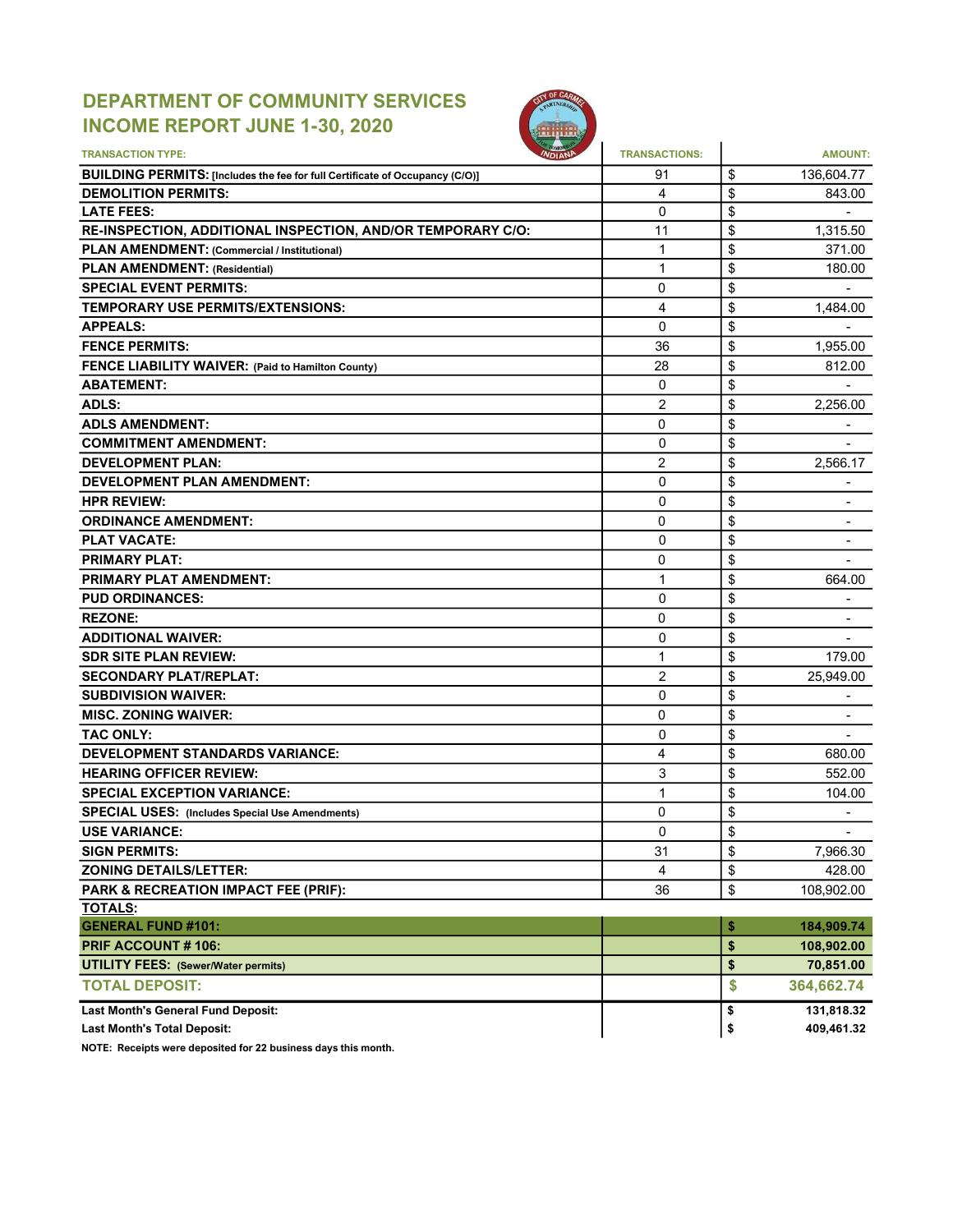## **City of Carmel Monthly Permits Issued 6/1/2020 - 6/30/2020**

**Page 1**

### Date: 7/7/2020

|          | Status                         | Permit NO                     | Lot | Subdivision                      | Property Address                         | Permit Type Description | Estimated    | Sq Ft    | Contact Name                                     | <b>Contact Address</b>           | Contact City, State Zip | Property Owner (as listed per applicant) | Owner Address                   | Owner City, State Zip  |
|----------|--------------------------------|-------------------------------|-----|----------------------------------|------------------------------------------|-------------------------|--------------|----------|--------------------------------------------------|----------------------------------|-------------------------|------------------------------------------|---------------------------------|------------------------|
| Date     |                                |                               |     |                                  |                                          |                         | Cost of      |          |                                                  |                                  |                         |                                          |                                 |                        |
|          |                                |                               |     |                                  |                                          |                         |              |          |                                                  |                                  |                         |                                          |                                 |                        |
| 6/1/2020 | <b>ISSUED</b>                  | B-2020-00189                  |     | CHERRY CREEK ESTATES             | 5523 PADDLE DR, CAR, IN, 46033           | <b>RES - ADDITION</b>   | \$15,000.0   |          | 752.00 Zhenqi Shi                                | 6523 paddle dr                   | Carmel, IN 46033        | Zhenqi Shi                               | 6523 paddle dr                  | Carmel, IN 46033       |
|          | ISSUED                         | B-2020-00232                  |     | WOODLAND SPRINGS                 | 11408 LAKESHORE DR E, CAR, IN, 46033     | RES - DECK              | \$45,000.0   |          | 347.00 David Wenrick                             | 11408 east lakeshore drive       | Carmel, IN 46033        | David Wenrick                            | 11408 east lakeshore drive      | Carmel, IN 46033       |
|          | <b>ISSUED</b>                  | B-2020-00274                  |     |                                  | 10100 SHELBORNE RD, CAR, IN, 46032       | <b>RES - ADDITION</b>   | \$330,000.0  |          | 404.00 Paul Musielak                             | 1309 Jefferson Ave               | Indianapolis, IN 46201  | <b>Brad Catlin</b>                       | 10100 Shelborne Road            | Carmel, IN 46032       |
|          | <b>ISSUED</b>                  | B-2020-00285                  |     |                                  | 1732 W 116TH ST, CAR, IN, 46032          | RES - POOL              | \$195,750.00 |          | 1,064.00 Jeff Barton/Barton Pool Company LLC     | 6849 Hawthorn Park Drive         | Indianapolis, IN 46220  | Tim Thoman                               | 1732 W. 116th St.               | Carmel, IN 46032       |
|          | <b>ISSUED</b>                  | B-2020-00293                  |     | WATERFRONT OF WEST CLAY          | 1983 WEST RD, ZIONSVILLE, 46077          | RES - SGNLFAM           | \$507,190.00 |          | 4,909.00 Paul Shoopman Home Building Group, Inc. | 11731 Cold Creek Court           | Zionsville, IN 46077    | Paul Shoopman                            | 11731 Cold Creek Court          | Zionsville, IN 46077   |
|          | <b>ISSUED</b>                  | B-2020-00373                  |     |                                  | 9727 BAUER DR E, INDIANAPOLIS, 46280     | COMM - REMODEI          | \$508,700.00 |          | 5,000.00 Jake Gibson                             | 3024 Ridgeview Drive             | Indianapolis, IN 46226  | Joe Feltman (Rep)                        | 9820 Association Court          | ndianapolis, IN 46280  |
|          | ISSUED                         | F-2020-00100                  |     | <b>SPRING MILL PLACE</b>         | 344 SPRING RIDGE CT, CAR, 46032          | <b>FENCE - NEW</b>      |              |          | Royal Renovation Remodeling and Restoration      | 3900 East County Road 840 N      | Orleans, IN 47452       | Joel Learn                               | 344 Spring Ridge Court          | Carmel, IN 46032       |
| 6/2/2020 | <b>ISSUED</b>                  | B-2020-00235                  |     | <b>ALBANY PLACE</b>              | 3568 PERCIVAL DR, CAR, IN, 46074         | <b>RES - SGNLFAM</b>    | \$427,000.00 |          | 8,040.00 Amanda Waldrup                          |                                  |                         | Drees Homes                              |                                 |                        |
|          | ISSUED                         | B-2020-00240                  |     | WILLIAMSON RUN                   | 10373 POWER DR, CAR, IN, 46033           |                         |              |          |                                                  | 2601 S 975 E                     | Zionsville, IN 46077    |                                          | 10373 Power Dr                  | Carmel, IN 46033       |
|          |                                | B-2020-00314                  |     |                                  | 320 SHOSHONE DR, CARMEL, 46032           | <b>RES-ACCSTRCT</b>     | \$13,000.00  |          | 32.00 Brett Schubert                             |                                  |                         | Greg Brown                               |                                 |                        |
|          | <b>ISSUED</b><br><b>ISSUED</b> |                               |     | <b>AUMANS ADDITION</b>           |                                          | RES - SGNLFAM           | \$602,000.00 |          | 5,465.00 Wedgewood Building Company              | 32 First St NE                   | Carmel, IN 46032        | Wedgewood Building Company               | 32 First St NE                  | Carmel, IN 46032       |
|          |                                | B-2020-00333                  |     | HAMLET AT JACKSONS GRANT,<br>THF | 477 SIMON DR, CARMEL, 46032              | RES - SGNLFAM           | \$655,000.00 |          | 4,358.00 Homes by McKenzie INC                   | 4631 Lisborn Drive               | Carmel, IN 46033        | Homes by McKenzie INC                    | 4631 Lisborn Drive              | Carmel, IN 46033       |
|          | <b>ISSUED</b>                  | B-2020-00406                  |     |                                  | 10333 N MERIDIAN ST, INDIANAPOLIS, 46290 | COMM - NWTENFIN         | \$261,032.00 |          | 30,826.00 Rhonda Bates                           | 11051 Village Square Lane        | Fishers, IN 46038       | First Merchants Bank                     | PO Box 792                      | Muncie, IN 47308       |
|          | ISSUED                         | B-2020-00447                  |     | TREESDALE                        | 2362 TREESDALE CIR, CARMEL, 46032        | RES - ELECTRICAI        |              |          | Melissa Gutierrez                                | 9087 Technology Lane             | Fishers, IN 46038       | TREESDALE HOA                            |                                 |                        |
| 6/3/2020 | <b>ISSUED</b>                  | B-2020-00255                  |     | HUNTERS CREEK VILLAGE            | 14515 SADDLEBACK DR, CAR, IN, 46032      | <b>RES - ADDITION</b>   | \$40,000.0   |          | 112.00 Rod Cooper                                | 1015 E. 42nd St.                 | Indianapolis, IN 46205  | George and Nevan McDermott               | 14515 Saddleback Dr             | Carmel, IN 46032       |
|          | <b>ISSUED</b>                  | B-2020-00256                  |     | HUNTERS CREEK VILLAGE            | 14515 SADDLEBACK DR, CAR, IN, 46032      | RES - DECK              | \$25,000.00  |          | 630.00 Rod Cooper                                | 1015 E. 42nd St.                 | Indianapolis, IN 46205  | George and Nevan McDermott               | 14515 Saddleback Dr.            | Carmel, IN 46032       |
|          | <b>ISSUED</b>                  | B-2020-00267                  |     |                                  | 1001 Rohrer Rd                           | <b>RES - DEMO</b>       |              |          | Casey-Bertram Construction                       | 5780 E 25th Street               | Indianapolis, IN 46218  | Lennar                                   | 9025 N River Road, Suite 100    | ndianapolis, IN 46240  |
|          | <b>ISSUED</b>                  | B-2020-00268                  |     |                                  | 1101 Rohrer Rd                           | <b>RES - DEMO</b>       |              |          | Casey-Bertram Construction                       | 5780 E 25th Street               | Indianapolis, IN 46218  | Lennar                                   | 9025 N River Road, Suite 100    | Indianapolis, IN 46240 |
|          | <b>ISSUED</b>                  | B-2020-00404                  |     | JACKSONS GRANT ON WILLIAMS       | 533 DYLAN DR, CAR, 46032                 | <b>RES - REMODEL</b>    | \$30,000.00  |          | 303.00 William Gordon Group                      | 2371 Glebe St.                   | Carmel, IN 46032        | Erica Giblin                             | 533 Dylan Dr.                   | Carmel, IN 46032       |
|          |                                |                               |     | CREEK                            |                                          |                         |              |          |                                                  |                                  |                         |                                          |                                 |                        |
|          | <b>CLOSE</b>                   | F-2020-00101                  |     | MEADOWS AT THE LEGACY, THE       | 14007 KNIGHTSTOWN DR W, CAR, 46033       | <b>FENCE - NEW</b>      |              |          | Glidden Fence Co. Inc                            | PO Box 481                       | Westfield, IN 46074     | Stephanie Miskowiec                      | 14007 Knightstown Dr. W         | Carmel, IN 46033       |
|          | <b>ISSUED</b>                  | B-2020-00453                  |     | CHESTERTON                       | 9876 HAVERSTICK RD, INDIANAPOLIS, 46280  | <b>RES - ELECTRICAL</b> |              |          | Dean Crawford                                    | 21222 Cumberland Rd              | Noblesville, IN 46062   | Elizabeth Uland                          | 9876 Haverstick Road            | ndianapolis, IN 46280  |
|          | <b>ISSUED</b>                  | F-2020-00121                  |     | <b>SMOKEY RIDGE</b>              | 13771 DRIFTWOOD DR                       | <b>FENCE - NEW</b>      |              |          |                                                  |                                  |                         | Dan & Kathleen Overbeck                  | 13771 Driftwood Drive           | Carmel, IN 46033       |
|          | ISSUED                         | PB 19080108                   |     |                                  | 842 AUMAN DR E                           | <b>RES - SGNLFAM</b>    | \$310,000.00 | 4,874.00 |                                                  |                                  |                         | BAN, JAMES & KERRI                       | 14296 DUFTON CT                 | CARMEL, IN 46033       |
| 6/4/2020 | <b>ISSUED</b>                  | B-2020-00245                  |     | WOODLAND SPRINGS                 | 1606 ROLLING SPRINGS DR, CAR, IN, 46033  | RES - ACCSTRCT          | \$23,000.0   |          | 560.00 Ernie Forney                              | 11606 Rolling Springs Drive      | Carmel, IN 46033        | Ernie Forney                             | 11606 Rolling Springs Drive     | Carmel, IN 46033       |
|          | <b>ISSUED</b>                  | B-2020-00287                  |     | WATERFRONT OF WEST CLAY          | 4250 PRAIRIE FALCON DR, ZIO, IN, 46077   | RES - SGNLFAM           | \$683,977.0  |          | 6,092.00 Paul Shoopman Home Building Group, Inc. | 11731 Cold Creek Court           | Zionsville, IN 46077    | Paul Shoopman                            | 11731 Cold Creek Court          | Zionsville, IN 46077   |
|          | ISSUED                         | B-2020-00300                  |     | VILLAGE OF WESTCLAY              | 1990 STANHOPE ST, CARMEL, 46032          | <b>RES - REMODEL</b>    | \$10,000.00  |          | 150.00 Jeremy Caron                              |                                  |                         | Jeremy Caron                             | 1990 Stanhope St                | Carmel, IN 46032       |
|          | ISSUED                         | B-2020-00310                  |     | WOODSIDE AT WEST CLAY            | 13771 SOUNDVIEW PL, CAR, 46032           | RES - SGNLFAM           | \$400,000.0  |          | 3,718.00 David Weekley Homes                     | 9310 N Meridiian Street STE 100  | Indianapolis, IN 46260  | Weekley Homes LLC                        | 9310 N Meridiian Street STE 100 | ndianapolis, IN 46260  |
|          | 6/5/2020 ISSUED                | B-2020-00317                  |     | <b>COLLEGE MEADOWS</b>           | 930 CHEVY CHASE LN, IND, 46280           | <b>RES-ACCSTRCT</b>     | \$32,000.0   |          | 720.00 Pro=Built Garages/Bob Abbott              | 11585 E 241 Street               | Cicero, IN 46034        | Bob Abbott                               | 11585 E 241 St                  | Cicero, IN 46034       |
|          | <b>ISSUED</b>                  | B-2020-00323                  |     |                                  | 12749 WEST RD, ZIONSVILLE, 46077         | RES - DEMO              |              |          | Jim Barber                                       | 487 Redbud Lane                  | Zionsville, IN 46077    | Jim Barber                               | 487 Redbud Lane                 | Zionsville, IN 46077   |
|          | <b>CLOSE</b>                   | F-2020-00077                  |     | SADDLE CREEK                     |                                          |                         |              |          |                                                  |                                  |                         | O'Malley, Jarleth                        | 14426 Chariots Whisper Drive    | Carmel, IN 46074       |
|          | <b>ISSUED</b>                  | B-2020-00394                  |     |                                  | 14426 Chariots Whisper Drive             | <b>FENCE - NEW</b>      |              |          |                                                  | 122 Main Street                  |                         |                                          |                                 |                        |
|          | <b>ISSUED</b>                  |                               |     |                                  | 11711 N MERIDIAN ST, CARMEL, 46032       | COMM - REMODEL          | \$900,000.00 |          | 15,000.00 Erin Vasold                            |                                  | Madison, NJ 07940       | lessica Smith                            | 11611 North Meridian Street     | Carmel, IN 46032       |
|          |                                | F-2020-00113                  |     | BONBAR AT MONON LAKE             | 10102 SOLACE LN, INDIANAPOLIS, 46280     | <b>FENCE - NEW</b>      |              |          | Draper Fencing Company, LLC                      |                                  | Westfield, IN 46074     | Dawn Wick                                | 10102 Solace Lane               | ndianapolis, IN 46280  |
|          | ISSUED                         | F-2020-00126                  |     | WOODLAND SPRINGS                 | 11104 HAVERSTICK RD                      | <b>FENCE - NEW</b>      |              |          |                                                  |                                  |                         | ferry & Ellen Lowe                       | 11104 Haverstick Rd             | Carmel, IN 46033       |
| 6/8/2020 | <b>ISSUED</b>                  | F-2020-00103                  |     | RIDGE AT THE LEGACY, THE         | 6707 PULASKI LN, CARMEL, 46033           | FENCE - NEW             |              |          | Mike Merrick with Imperial Fence Co              | 100 Academy St                   | Greenwood, IN 46142     | Hector Ivan Pino and Stacy Lynn Pino     | 6707 Pulaski Ln                 | Carmel, IN 46033       |
|          | ISSUED                         | F-2020-00108                  |     | VILLAGE OF WESTCLAY              | 12826 Horseferry Rd                      | <b>FENCE - NEW</b>      |              |          |                                                  |                                  |                         | Tim Luther                               | 12826 Horseferry Rd.            |                        |
|          | ISSUED                         | F-2020-00124                  |     | BELLA TERRA                      | 10665 TOWNE RD, CARMEL, 46032            | <b>FENCE - NEW</b>      |              |          | Bullseye Fence Design Inc.                       | P.O. Box 941                     | Noblesville, IN 46061   | Phillip & Kathryn Lodato                 | 10665 Towne Road                | Carmel, IN 46032       |
|          | 6/9/2020   ISSUED              | F-2020-00062                  |     | COUNTRY MEADOWS AT<br>HAVERSTICK | 13359 GROSBEAK CT, CAR, IN, 46033        | FENCE - NEW             |              |          | AMERIFENCE                                       | 4340 HULL STREET                 | INDIANAPOLIS, IN 46226  | tessa burwood                            | 13359 Grosbeak ct               | carmel, IN 46033       |
|          | <b>ISSUED</b>                  | B-2020-00381                  |     | <b>SADDLE CREEK</b>              | 14001 BIGELOW CT, CARMEL, 46032          | <b>RES - REMODEL</b>    | \$49,644.00  |          | 3,345.00 Jared Kennard                           | 8847 Commerce Park Place Suite J | Indianapolis, IN 46268  | Chris & Liz Miller                       | 14001 Bigelow Ct.               | Carmel, IN 46032       |
|          | ISSUED                         | B-2020-00392                  |     |                                  | 452 E CARMEL DR, CARMEL, 46032           | TEMPUSE - FOODSTND      |              |          | Mark Purvis                                      | 1300 Clay Spring Dr              | Carmel, IN 46032        | Buckingham Fountains LLC                 | 452 E Carmel Dr                 | Carmel, IN 46032       |
|          | <b>ISSUED</b>                  | F-2020-00097                  |     | WOODLAND GREEN                   | 11225 Green St                           | <b>FENCE - NEW</b>      |              |          |                                                  |                                  |                         | UCEDA, MARTIN                            | 11125 Green Street              | Carmel, IN 46033       |
|          | <b>ISSUED</b>                  | B-2020-00400                  |     | LAKESIDE PARK SUBDIVISION        | 2756 APRIL SPRINGS VW, CARMEL, 46074     | <b>RES - ACCSTRCT</b>   | \$16,905.00  |          | 170.00 Douglas Fernandes                         | 8444 Castlewood Dr, suite 500    | Indianapolis, IN 46250  | Adam Elkins & Natalia Kurniati           | 2756 April Springs View         | Carmel, IN 46074       |
|          | <b>ISSUED</b>                  | B-2020-00471                  |     | <b>NORTHERN HEIGHTS</b>          | 11405 RUCKLE ST, CARMEL, 46032           | <b>RES - ELECTRICAL</b> |              |          |                                                  |                                  |                         |                                          |                                 |                        |
|          | <b>ISSUED</b>                  |                               |     | SPRINGMILL PONDS                 | 1574 OLD MILL CIR                        |                         |              |          |                                                  | 1574 Old Mill Cir                | Carmel, IN 46032-8254   |                                          | 1574 Old Mill Cir               | Carmel, IN 46032-8254  |
|          | 6/10/2020 ISSUED               | F-2020-00129<br>SW-2020-00015 |     |                                  | 101 4TH AVE SE, CAR, IN, 46032           | <b>FENCE - NEW</b>      |              |          | Nick Mishler<br>The Skillman Corporation         | 3834 S Emerson Ave Bldg A        | Indianapolis, IN 46203  | Nick Mishler                             |                                 |                        |
|          |                                |                               |     |                                  |                                          | STRMWTR -               |              |          |                                                  |                                  |                         |                                          |                                 |                        |
|          | ISSUED                         | B-2020-00304                  |     | HERITAGE SQUARE                  | 239 LEGACY LN, CARMEL, 46032             | <b>RES - ADDITION</b>   | \$103,000.00 |          | 120.00 Dunville & Associates, Inc.               | 13261 Stagg Hill Dr              | Carmel, in 46033        | Jen Wilfong                              | 1001 E Main St                  | Carmel, In 46033       |
|          | <b>ISSUED</b>                  | F-2020-00094                  |     | <b>COLLEGE HEIGHTS</b>           | 10811 CENTRAL AVE, INDIANAPOLIS, 46280   | <b>FENCE - NEW</b>      |              |          | Angela Beck                                      | 10811 Central Ave.               | Indianapolis, IN 46280  | Angela Beck                              | 10811 Central Ave.              | Indianapolis, IN 46280 |
|          | <b>ISSUED</b>                  | F-2020-00107                  |     | <b>QUAIL RUN AT HAVERSTICK</b>   | 5829 PHEASANT CT, CARMEL, 46033          | <b>FENCE - NEW</b>      |              |          | Emeka Odiari                                     | PO Box 36913                     | Indianapolis, IN 46236  | Charles Ibrahim                          | 5829 Pheasant court             | Carmel, IN 46033       |
|          | <b>ISSUED</b>                  | F-2020-00123                  |     | KINGSWOOD                        | 4940 WOODCREEK DR, CARMEL, 46033         | <b>FENCE - NEW</b>      |              |          | Ryan Draper                                      |                                  | Westfield, IN 46074     | Daniel Ford                              | 4940 Wood Creek Drive           | Carmel, IN 46033       |
|          | <b>ISSUED</b>                  | F-2020-00130                  |     | HAYDEN RUN                       | 12987 TUSCANY BLVD                       | <b>FENCE - NEW</b>      |              |          |                                                  |                                  |                         | RICHARDSON, BRIANNA                      | 12987 TUSCANY BLVD              | CARMEL, IN 46032       |
|          | 6/11/2020 ISSUED               | B-2020-00327                  |     |                                  | 747 W 136TH ST, CARMEL, 46032            | <b>RES - ACCSTRCT</b>   | \$17,000.00  |          | 720.00 Barry/Blitz Builders, Inc.                | 115 Parthenia Ave.               | Brownsburg, IN 46112    | Benjamin Patchett                        | 747 W 136TH ST.                 | Carmel, IN 46032       |
|          | ISSUED                         | B-2020-00350                  | 213 | PLUM CREEK FARMS                 | 12761 KIAWAH DR, CARMEL, 46033           | <b>RES - ADDITION</b>   | \$30,000.00  |          | 450.00 Dave Thompson                             | 11911 Lakeside Drive             | Fishers, IN 46038       | David and Jill Resley                    | 12761 Kiawah Drive              | Carmel, IN 46033       |
|          | ISSUED                         | B-2020-00425                  | N/A |                                  | 13535 SHELBORNE RD, CARMEL, 46074        | <b>RES - ADDITION</b>   | \$146,898.00 |          | 604.00 Craig Dice                                | 99 E. Carmel Dr., Suite 100      | Carmel, IN 46032        | Greg & Jesseca Lyons                     | 13535 Shelbourne Road           | Carmel, IN 46074       |
|          | <b>ISSUED</b>                  | F-2020-00118                  |     | <b>ASHMOOR SUBDIVISION</b>       | 3475 YANCEY PL, CARMEL, 46074            | <b>FENCE - NEW</b>      |              |          | AMERIFENCE                                       | 4340 HULL ST                     | Indianapolis, IN 46226  | MuthuRamesh Ganapathy                    | 3475 Yancey Pl                  | Carmel, IN 46074       |
|          | ISSUED                         | PB_19110050                   |     |                                  | 13633 CAREY RD                           | RES - SGNLFAM           | \$600,000.00 |          | 5,786,00 Kristen McConnell                       |                                  |                         | SMITH, WILLIAM AND DAWN                  | 13633 CAREY RD                  | CARMEL, IN 46033       |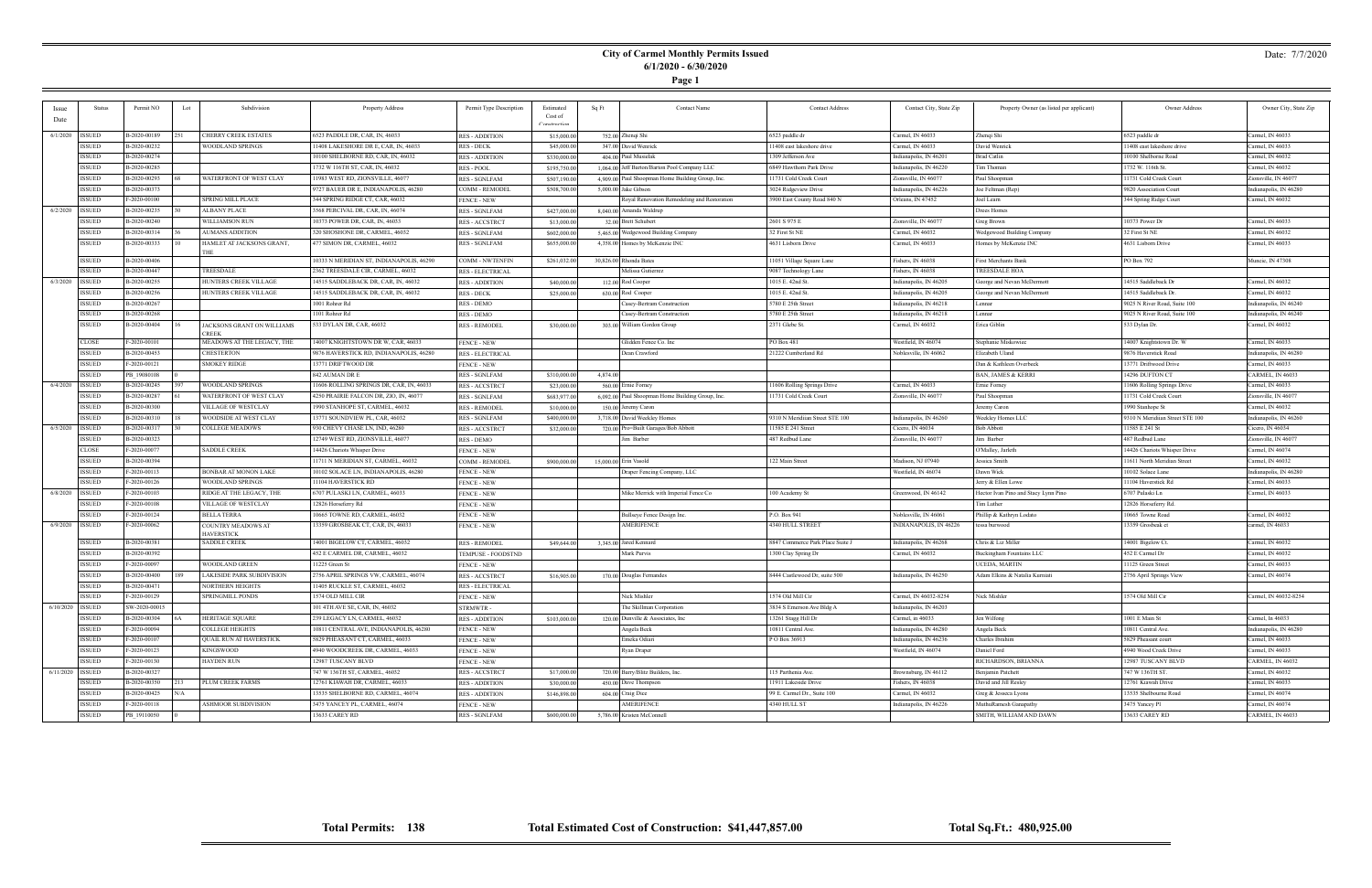## **City of Carmel Monthly Permits Issued 6/1/2020 - 6/30/2020**

**Page 2**

### Date: 7/7/2020

| Issue<br>Date        | <b>Status</b> | Permit NO                    | Subdivision<br>Lot                            | Property Address                                  | Permit Type Description             | Estimated<br>Cost of        | Sq Ft    | <b>Contact Name</b>                    | <b>Contact Address</b>                                      | Contact City, State Zip                    | Property Owner (as listed per applicant)  | Owner Address                       | Owner City, State Zip                |
|----------------------|---------------|------------------------------|-----------------------------------------------|---------------------------------------------------|-------------------------------------|-----------------------------|----------|----------------------------------------|-------------------------------------------------------------|--------------------------------------------|-------------------------------------------|-------------------------------------|--------------------------------------|
|                      |               |                              |                                               |                                                   |                                     |                             |          |                                        |                                                             |                                            |                                           |                                     |                                      |
| $6/12/2020$   ISSUED |               | B-2020-00185                 |                                               | 635 W Carmel Dr                                   | COMM - NEWSTRUCT                    | \$3,500,000.00              |          | 20,000.00 David Lazas                  | South St, Ste 2800                                          | Baltimore, MD 21202                        | David Lazas                               | 1 South St, Ste 2800                | baltimore, MD 21202                  |
|                      | <b>ISSUED</b> | B-2020-00321                 | VILLAGE OF WESTCLAY<br>319.                   | 12720 PARSONS GATE, CARMEL, 46032                 | RES - POOL                          | \$100,000.00                |          | 1,522.00 Mud Slingers Pool & Patio     | 5575 Elmwood Ave Ste D                                      | Indianapolis, IN 46203                     | Akram ABu                                 | 12720 Parson's Gate                 | Carmel, IN 46032                     |
|                      | <b>ISSUED</b> | B-2020-00332                 | HAMLET AT JACKSONS GRANT,                     | 469 SIMON DR, CARMEL, 46032                       | RES - SGNLFAM                       | \$625,000.00                |          | 3,221.00 Homes by McKenzie INC         | 4631 Lisborn Drive                                          | Carmel, IN 46033                           | Homes by McKenzie INC                     | 4631 Lisborn Drive                  | Carmel, IN 46033                     |
|                      | <b>ISSUED</b> | B-2020-00420                 | VILLAGE OF WESTCLAY                           | 12720 PARSONS GATE                                | <b>RES - REMODEL</b>                | \$54,117.00                 |          | 2,400.00 Johnny Wheelington            | 994 W. 200 N.                                               | Connersville, IN 47331                     | Akram Abu                                 | 12720 Parsons Gate                  | Carmel, IN 47331                     |
|                      | <b>ISSUED</b> | B-2020-00421                 | LAURA VISTA                                   | 14311 LAURA VISTA DR, CAR, 46033                  | <b>RES - SGNLFAM</b>                | \$474,165.00                |          | 5,713.00 Wedgewood Building Company    | 32 First St NE                                              | Carmel, IN 46032                           | Wedgewood Building Company                | 32 First St NE                      | Carmel, IN 46032                     |
|                      | <b>ISSUED</b> | B-2020-00430                 | MEADOWS AT THE LEGACY, THE                    | 14074 JAMES DEAN DR, CARMEL, 46033                | <b>RES - POOL</b>                   | \$82,250.00                 |          | 1,049.00 Blue Haven Pools              | Po Box 562                                                  | Lebanon, IN 46052                          | Eric and Darla Ashton                     | 14074 James Dean Dr                 | Carmel, IN 46033                     |
|                      | <b>ISSUED</b> | B-2020-00436                 | CARMEL SCIENCE &<br>TECHNOLOGY PARK           | 805 CITY CENTER DR, CARMEL, 46032                 | <b>COMM - REMODEL</b>               | \$700,000.00                |          | 11,368.00 Joe Langebartels             | 805 City Center Dr, Suite 160                               | Carmel, IN 46032                           | Congressional Flex, LLC                   | 805 City Center Dr, Suite 160       | Carmel, IN 46032                     |
|                      | <b>ISSUED</b> | B-2020-00445                 |                                               | 313 E CARMEL DR, CAR, 46032                       | TEMPUSE - OUTDOOR                   |                             |          | Fodd Weber                             |                                                             |                                            | V & J Land Holdings LLC                   | 313 E Carmel Drive                  | Carmel, IN 46032                     |
|                      | <b>ISSUED</b> | B-2020-00446                 | <b>FOSTER MANOR</b>                           | 13519 DALLAS DR, CARMEL, 46033                    | <b>RES - REMODEL</b>                | \$25,000.00                 |          | 4,879.00 Keith Smith                   | 3353 s 800 w                                                | Tipton, IN 46072                           | Michelle Neff, Jeremy Getz                | 13519 Dallas Dr.                    | Carmel, In 46072                     |
|                      | <b>CLOSE</b>  | F-2020-00133                 | COLLEGE MEADOWS                               | 10321 COLLEGE AVE                                 | <b>FENCE - NEW</b>                  |                             |          |                                        |                                                             |                                            | <b>KYLE BERKOPES</b>                      | 10321 N COLLEGE AVE                 | INDIANAPOLIS, IN 46280               |
|                      | <b>ISSUED</b> | F-2020-00134                 | EDEN VILLAGE                                  | 3372 EDEN VILLAGE DR                              | <b>FENCE - NEW</b>                  |                             |          |                                        |                                                             |                                            | Pamela Woodhams                           | 3372 Eden Village Dr.               | Carmel, IN 46033                     |
|                      | <b>ISSUED</b> | F-2020-00135                 | KINGSWOOD                                     | 4909 WOODCREEK DR                                 | <b>FENCE - NEW</b>                  |                             |          |                                        |                                                             |                                            | Don and Linda Thompson                    | 4909 Wood Creek Drive               | Carmel, IN 46033                     |
| 6/15/2020 ISSUED     |               | B-2020-00344                 | LAKES AT HAZEL DELI                           | 2596 AUTUMN GATE WAY, CARMEL, 46033               | <b>RES - ACCSTRCT</b>               | \$2,000.00                  |          | 168.00 John Collins                    | 12596 Autumn Gate Way                                       | Carmel, IN 46033                           | John Collins                              | 12596 Autumn Gate Way               | Carmel, IN 46033                     |
|                      | <b>ISSUED</b> | F-2020-00090                 | JACKSONS GRANT ON WILLIAMS<br><b>CREEK</b>    | 496 BRIDGEMONT LN, CAR, 46032                     | FENCE - NEW                         |                             |          | Wedgewood Building Company             | 32 First St NE                                              | Carmel, IN 46032                           | Wedgewood Building Company                | 32 First St NE                      | Carmel, IN 46032                     |
|                      | <b>ISSUED</b> | B-2020-00410                 | VILLAGE OF WESTCLAY<br>218                    | 1693 BEAUFAIN ST, CAR, 46032                      | <b>RES - SGNLFAM</b>                | \$1,275,796.00              |          | 9,100.00 Wedgewood Building Company    | 32 First St NE                                              | Carmel, IN 46032                           | Wedgewood Building Company                | 32 First St NE                      | Carmel, IN 46032                     |
|                      | <b>ISSUED</b> | B-2020-00437                 | VILLAGE OF WESTCLAY<br>255                    | 790 MILFORD ST, CAR, 46032                        | <b>RES - POOL</b>                   | \$72,000.00                 |          | 1,122.00 Daniel Majestic               | 5245 Elmwood Ave                                            | Indianapolis, IN 46203                     | Eric + Brett Pearlmar                     | 1790 Milford Street                 | Carmel, IN 46032                     |
|                      | <b>ISSUED</b> | B-2020-00441                 | VILLAGE OF MOUNT CARMEL                       | 13881 PAINTER CT, CAR, 46032                      | <b>RES - REMODEI</b>                | \$50,000.00                 |          | 2,200.00 Keaton Davenport              | 13881 Painter Ct                                            | Carmel, IN 46032                           | <b>Keaton Davenport</b>                   | 13881 Painter Ct                    | Carmel, IN 46032                     |
|                      | <b>ISSUED</b> | F-2020-00132                 | CEDAR LAKE                                    | 524 CEDAR LAKE CT, CARMEL, 46032                  | <b>FENCE - NEW</b>                  |                             |          | immy Shugars                           | 524 cedar lake ct                                           | Carmel, IN 46032                           | limmy Shugars                             | 524 cedar lake ct                   | Carmel, IN 46032                     |
|                      | <b>CLOSE</b>  | F-2020-00139                 | BROOKSHIRE                                    | 12204 CASTLE ROW OVLK                             | <b>FENCE - NEW</b>                  |                             |          |                                        |                                                             |                                            | Zachary & Kristin Eichel                  | 12204 Castle Row Overlook           | Carmel, IN 46033                     |
| $6/16/2020$ ISSUED   |               | B-2020-00186                 |                                               | 0777 ILLINOIS ST, CAR, IN, 46032                  | COMM - ACCBLDG                      | \$15,600,000.00             |          | 211,900.00 Tonn and Blank Construction | 5721 Progress Road                                          | Indianapolis, IN 46241                     | Meridian Ortho Development                | 201 Pennsylvania Parkway            | Indianapolis, IN 46280               |
|                      | <b>ISSUED</b> | B-2020-00251                 | JACKSONS GRANT ON WILLIAMS<br>CREEK           | 2222 AMS RUN, CAR, IN, 46032                      | RES - ACCSTRCT                      | \$74,000.00                 |          | 207.00 Patio Enclosures                | 10080 E 121st Ste.139                                       | Fishers, IN 46037                          | Waldemar Polido                           | 12222 AMS Run                       | Carmel, IN 46032                     |
|                      | <b>ISSUED</b> | B-2020-00272                 |                                               | 2589 LANDSBOROUGH LN, CAR, IN, 46032              | <b>RES-ACCSTRCT</b>                 | \$250,000.00                |          | 4,320.00 Dan Muchlenbein               | 2589 Landsborough Lane                                      | Carmel, IN 46032                           | Karen Muehlenbein                         | 2589 Landsborough Lane              | Carmel, IN 46032                     |
|                      | <b>ISSUED</b> | B-2020-00408                 | WALDEN POND                                   | 10005 FRANKLIN CT, IND, 46280                     | <b>RES - ADDITION</b>               | \$25,000.00                 |          | 256.00 Home Experts LLC                | 7225 s. East St                                             | Indpls., IN 46227                          | Mark Coats and Natalie Chambers           | 10005 Franklin Ct                   | Indpls, IN 46280                     |
|                      | <b>ISSUED</b> | B-2020-00456                 | CARMEL DEVELOPMENT II<br>SUBDIVISION          | 10 W CARMEL DR, CAR, 46032                        | <b>COMM - NWTENFIN</b>              | \$896,000.00                |          | 13,105.00 Lauth Construction           | 111 Congressional Blvd, Suite 300                           | Carmel, IN 46032                           | Agora Partners, LLC                       | 111 Congressional Blvd, Suite 300   | Carmel, IN 46032                     |
|                      | <b>ISSUED</b> | B-2020-00468                 |                                               | 10333 N MERIDIAN ST, INDIANAPOLIS, 46290          | <b>COMM - NWTENFIN</b>              | \$22,400.00                 |          | 1,311.00 Rhonda Bates                  | 11051 Village Square Lane                                   | Fishers, IN 46038                          | Foster Pike & Associates                  | 10333 N. Meridian Street, Suite 120 | Indianapolis, IN 46290               |
|                      | <b>ISSUED</b> | F-2020-00131                 | CARMEL MEADOWS                                | 105 BELDEN DR, CAR, 46032                         | <b>FENCE - NEW</b>                  |                             |          | ames Shaffer                           | 1214 W. Richmond St                                         | Kokomo, IN 46901                           | Mark Saltsgaver                           | 13330 Sioux Trail                   | Carmel, IN 46033                     |
|                      | <b>ISSUED</b> | B-2020-00499                 |                                               | 341 S GUILFORD RD                                 | <b>INST - ELECTRICAL</b>            |                             |          | <b>Brad Pease</b>                      | 1 Civic Sq                                                  | Carmel, IN 46032                           | City of Carmel                            | 1 Civic Sq                          | Carmel, IN 46032                     |
| 6/17/2020   ISSUED   |               | F-2020-00049                 | ANNALLY DOWNS                                 | 10526 FERGUS AVE                                  | <b>FENCE - NEW</b>                  |                             |          |                                        |                                                             |                                            | SANGAR, EMMANUEL AND KIMBERLY             | 10526 FERGUS AVENUE                 | CARMEL, IN 46032                     |
|                      | <b>ISSUED</b> | B-2020-00352                 |                                               | 14001 CAREY RD, CAR, 46033                        | COMM - NEWSTRUCT                    | \$900,000.00                |          | 246.00 Gilliatte General Contractors   | 2515 Bloyd Ave                                              | Indianapolis, IN 46218                     | Carmel / Clay Parks & Recreation          | 1411 E. 116th Street                | Carmel, IN 46032                     |
|                      | <b>ISSUED</b> | B-2020-00460                 |                                               | 14550 CLAY TERRACE BLVD, CAR, 46032               | TEMPUSE - FIRWRKS                   |                             |          | David Bunch                            | 16710 Aerion Court                                          | Westfield, IN 46074                        | Itamar Cohen                              | 2325 Pointe Pkwy Suite 160          | Carmel, IN 46032                     |
|                      | <b>ISSUED</b> | B-2020-00483                 | <b>MERCHANTS POINTE</b><br><b>SUBDIVISION</b> | 2271 POINTE PKY, CARMEL, 46032                    | TEMPUSE - FIRWRKS                   |                             |          | David Bunch                            |                                                             |                                            | Wagner Merchant's Pointe, LLC             | P.O. Box 29319                      | Indianapolis, IN 46229               |
|                      | <b>ISSUED</b> | B-2020-00502                 | WOODFIELD                                     | 5475 CAYMAN CT, CARMEL, 46033                     | <b>RES - ELECTRICAL</b>             |                             |          | Brian Ashpaugh                         | 17903 Sun Park Drive, Suite 5                               | Westfield, IN 46074                        | Peter Dervenis                            | 5475 Cayman Court                   | Carmel, in 46033                     |
|                      | <b>ISSUED</b> | F-2020-00144                 | VILLAGE OF MOUNT CARMEL                       | 595 Memory Ln                                     | <b>FENCE - NEW</b>                  |                             |          |                                        |                                                             |                                            | Jane Westermeier                          | 595 Memory Lane                     | Carmel, IN 46032                     |
| 6/18/2020 ISSUED     |               | B-2020-00239                 |                                               | 10895 N Michigan Rd #110, ZIO, IN, 46077          | <b>COMM - NWTENFIN</b>              | \$125,000.00                |          | 1,900.00 Alt Construction              | 10650 Bennett Pkwy, Unit 200                                | Zionsville, IN 46077                       | Ralph Thorpe                              | 10895 N Michigan Rd, Suite 106      | Zionsville, IN 46077                 |
|                      | <b>ISSUED</b> | F-2020-00127                 | CLAYBOURNE                                    | 4035 TEAGUE PL, CARMEL, 46074                     | <b>FENCE - NEW</b>                  |                             |          |                                        |                                                             |                                            |                                           |                                     |                                      |
|                      | <b>ISSUED</b> | B-2020-00501                 | ESTATES AT TOWNE MEADOW                       | 2415 TOWNE MEADOW DR, CARMEL, 46032               | <b>RES - ELECTRICAL</b>             |                             |          | <b>Platinum Properties</b>             | 9757 Westpoint Drive, Suite 600                             | Indianapolis, IN 46256                     | Platinum Properties                       | 9757 Westpoint Drive, Suite 600     | Indianapolis, IN 46256               |
| 6/19/2020 ISSUED     | <b>ISSUED</b> | B-2020-00505<br>B-2020-00049 | ANNALLY DOWNS<br>VILLAGE OF WESTCLAY          | 3265 W 106TH ST, CARMEL, 46032<br>716 BEAUFAIN ST | <b>RES - ELECTRICA</b>              |                             |          | Mike Edmonds<br>1,984.00 Jama Hufford  | 17520 dartown rd unit 285<br>PO Box 314, 1300 E Broadway St | Westfield, IN 46074<br>Fortville, IN 46040 | Nick taylor<br>Robert Mulligan            | 3265 w 106th st<br>1716 Beaufain St | carmel, in 46032<br>Carmel, IN 46032 |
|                      | <b>ISSUED</b> | B-2020-00258                 | WINTERWOOD                                    | 0666 WINTERWOOD DR, CAR, IN, 46032                | <b>RES - POOL</b><br>RES - ACCSTRCT | \$88,381.00<br>\$485,000.00 |          | 2,200.00 Ron Novitski                  | 11697 Valleybrook Place                                     | Carmel, IN 46033                           | Azar, Ted and Karen J                     | 10666 Winterwood Dr.                | Carmel, IN 46032                     |
|                      | ISSUED        | B-2020-00388                 |                                               | 1732 W 116TH ST. CARMEL. 46032                    | RES - SOLAR                         | \$200,000,00                |          | 5,000.00 Ty Tilley/ Omni Electric      | 2697 S 300 W                                                | Tipton, IN 46072                           | Tim Thoman                                | 1732 West 116th Street              | Carmel, IN 46032                     |
|                      | <b>ISSUED</b> | B-2020-00450                 | <b>GROVE AT THE LEGACY</b><br>153             | 14254 WILBUR RD, CARMEL, 46033                    | RES - SGNLFAM                       | \$227,250.00                |          | 2,629.00 Pyatt Builders - Rawley Hicks | 168 W. Carmel Dr.                                           | Carmel, IN 46032                           | Todd Pyatt                                | 168 W. Carmel Dr.                   | Carmel, IN 46032                     |
|                      | <b>ISSUED</b> | B-2020-00461                 | VILLAGE OF WESTCLAY<br>246                    | 2989 FEATHERBELL BLVD, CAR, 46074                 | RES - DECK                          | \$35,000.00                 |          | 384.00 Craig Carlson                   | 2345 West 141st Street, Suite BYL                           | Carmel, IN 46074                           | Shareef, Abdurrahman & Almera Mahmood h&w | 12989 Featherbell Boulevard         | Carmel, IN 46032                     |
|                      | <b>ISSUED</b> | F-2020-00140                 | <b>MARWOOD TRAILS</b>                         | 0143 MARWOOD TRAILS DR W                          | FENCE - NEW                         |                             |          |                                        |                                                             |                                            | RANDY & SONDRA JONES                      | 10143 Marwood Trails W Drive        | Indianapolis, IN 46280               |
|                      | <b>ISSUED</b> | PB 19060180                  |                                               | 0860 N MICHIGAN RD                                | COMM - NEWSTRUCT                    | \$800,000.00                |          | 5,193.00 Rachel Campbell               |                                                             |                                            | CHRISTIAN BROTHERS AUTOMOTIVE             | 17725 KATY FREEWAY                  | HOUSTON, TX 77094                    |
|                      | <b>ISSUED</b> | PB 19090086                  |                                               | 3713 W 98 ST                                      | <b>RES - REMODEL</b>                | \$100,000.00                | 960.00   |                                        |                                                             |                                            | MIHANKHAH, HASSAN & SUZANNE               | PO BOX 17462                        | INDIANAPOLIS, IN 46217               |
|                      | <b>ISSUED</b> | F-2020-00148                 | THISTLEWOOD                                   | 3649 THISTLEWOOD DR E                             | FENCE - NEW                         |                             |          |                                        |                                                             |                                            | Neils, Robert                             | 13649 Thistlewood Dr. E.            | Carmel, IN 46032                     |
|                      | <b>ISSUED</b> | PB 19120057                  |                                               | 12737 PARSONS GATE                                | RES - SGNLFAM                       | \$1,256,419.00              | 8,737.00 |                                        |                                                             |                                            | COLEMAN, MARKEL                           | 12737 PARSONS GATE                  | CARMEL, IN 46032                     |
| 6/22/2020 ISSUED     |               | B-2020-00416                 | BROOKSTONE PARK OF CARMEL                     | 14496 BRACKNEY LN, CARMEL, 46032                  | <b>RES - REMODEL</b>                | \$3,000.00                  |          | 900.00 Patrick Towle                   | 14496 Brackney Ln                                           | Carmel, IN 46032                           | Patrick Towle                             | 14496 Brackney Ln                   | Carmel, IN 46032                     |
|                      | <b>ISSUED</b> | F-2020-00141                 | PARK PLACE-PARKS AT<br>SPRINGMILL             | 13391 KINGSBURY DR, CARMEL, 46032                 | FENCE - NEW                         |                             |          | Cedar Creek Fence                      | 3010 RJ Pkwy                                                |                                            | <b>Kirk Butts</b>                         | 13391 Kingsbury Dr                  |                                      |
|                      | <b>ISSUED</b> | B-2020-00497                 | COOL CREEK ESTATES                            | 105 RIDGE RD, CARMEL, 46033                       | <b>RES - ELECTRICAL</b>             |                             |          | Brian Blythe                           |                                                             |                                            | Jeremiah Cosner                           | 1105 Ridge Rd                       |                                      |
|                      | <b>ISSUED</b> | B-2020-00500                 | DEERFIELD                                     | 660 ROYALTON DR, CARMEL, 46032                    | <b>RES - ELECTRICAL</b>             |                             |          | mr electric                            | 113 s center st                                             | plainfield, in 46168                       | veaver                                    | 1660 royalton                       |                                      |
|                      | <b>CLOSE</b>  | F-2020-00150                 | SHELBOURNE ESTATES                            | 4025 Burford Dr                                   | FENCE - NEW                         |                             |          |                                        |                                                             |                                            | Amy and Keith Grindstaff                  | 4025 Burford Dr.                    | Carmel, IN 46074                     |
| 6/23/2020 ISSUED     |               | B-2020-00356                 | JACKSONS GRANT ON WILLIAMS<br>219<br>CREEK    | 530 ELLIOT CREEK DR, CAR, 46032                   | RES - SGNLFAM                       | \$805,670.00                |          | 6,765.00 Wedgewood Building Company    | 32 First St NE                                              | Carmel, IN 46032                           | Wedgewood Building Company                | 32 First St NE                      | Carmel, IN 46032                     |
|                      | <b>ISSUED</b> | B-2020-00370                 | N/A                                           | 3750 BAUER DR W, IND, IN, 46280                   | COMM - SOLAR                        | \$13,375.00                 |          | $1,793.00$ Conner Waters               | 11696 Lilburn Park Rd                                       | St. Louis, MO 63146                        | Extra Space Properties 104 LLC            | 3750 Bauer Dr W                     | Indianapolis, IN 46280               |
|                      | <b>ISSUED</b> | B-2020-00523                 |                                               | 2593 PENNSYLVANIA ST, CARMEL, 46032               | COMM - ELECTRICAL                   |                             |          | <b>Bradley Pease</b>                   |                                                             |                                            | City of Carmel                            |                                     |                                      |

÷

**Total Permits: 138 Total Estimated Cost of Construction: \$41,447,857.00 Total Sq.Ft.: 480,925.00**